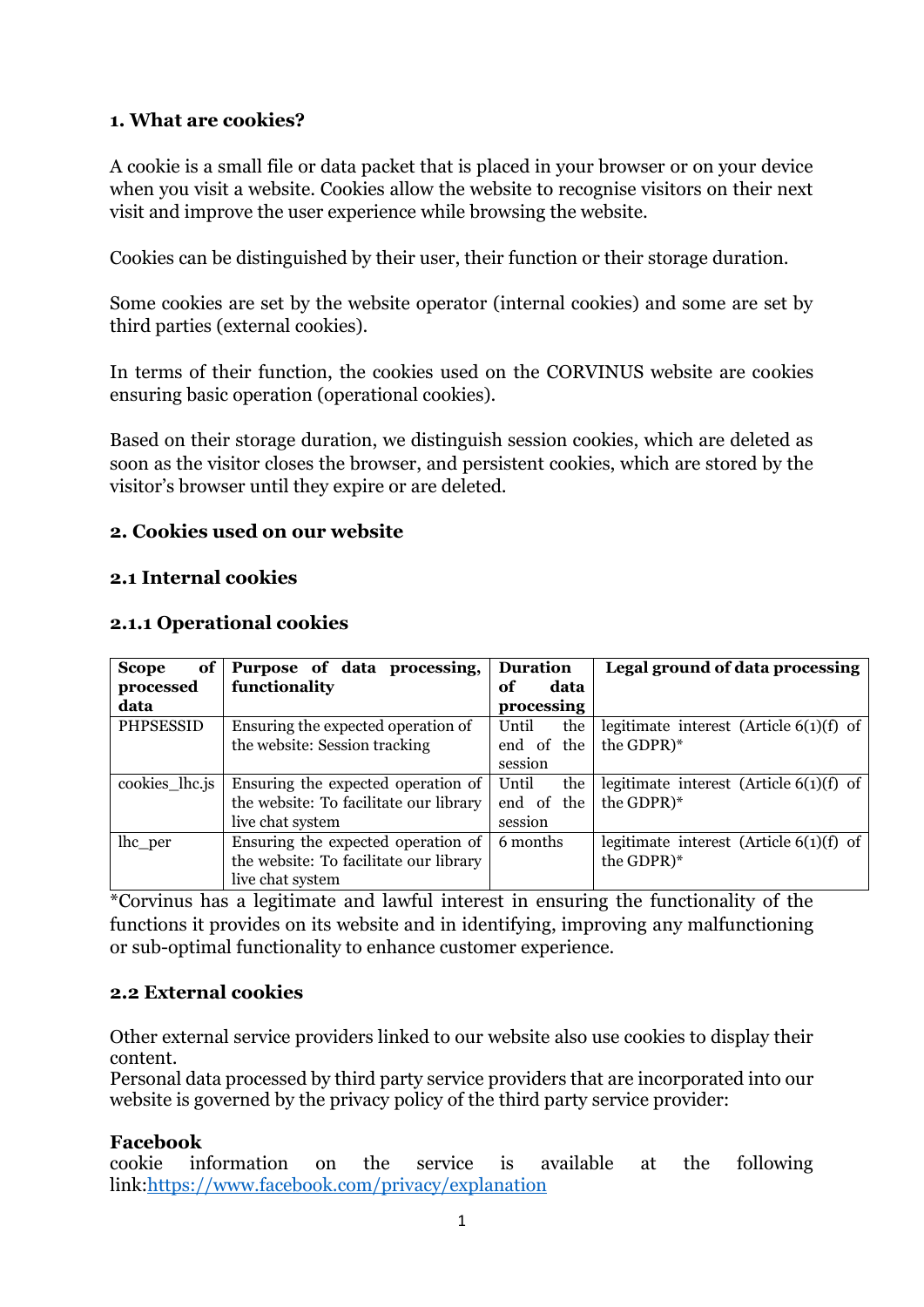# **Google, Google Analytics**

cookie information on the service is available at the following link[:https://policies.google.com/terms?hl=en&gl=be](https://policies.google.com/terms?hl=en&amp;gl=be)

#### **LinkedIn**

cookie information on the service is available at the following link: [https://www.linkedin.com/legal/cookie-policy?trk=lithograph\\_footer-cookie-policy](https://www.linkedin.com/legal/cookie-policy?trk=lithograph_footer-cookie-policy)

#### **Wordpress**

cookie information on the service is available at the following link: <https://hu.wordpress.org/plugins/cookie-notice/>

#### **Youtube**

cookie information on the service is available at the following link[:https://www.youtube.com/t/terms](https://www.youtube.com/t/terms)

# **3. Checking and disabling cookie settings**

Some browsers accept cookies by default and automatically. You can change your browser settings to accept or reject cookies. How this is done varies from browser to browser, so please consult your browsers help for more details.

# **4. Requesting information**

If you have questions or comments about our Cookie Information, please contact [helpdesk@uni-corvinus.hu](mailto:helpdesk@uni-corvinus.hu)

# **5. Rights of data subjects**

According to Regulation (EU) 2016/679 of the European Parliament and of the Council on the protection of natural persons with regard to the processing of personal data and on the free movement of such data, and repealing Directive 95/46/EC (GDPR), you

(i) may request access to personal data concerning you in the event of any data processing, requesting information about the data processed by the data controllers. The information or a copy of the data processed will be provided free of charge. Additional copies requested by you may be subject to a reasonable charge based on the administrative cost,

(ii) in the case of any processing, you may request the rectification, erasure or restriction of the processing of personal data concerning you and, where the conditions are met, exercise the right to data portability and object to the data processing.

# **6. Legal remedies**

The Data Subject may at any time contact the Data Protection Officer of the Data Controller (Dr Balázs LOCSMÁNDI, e-mail: [adatvedelem@uni-corvinus.hu\)](mailto:adatvedelem@uni-corvinus.hu) regarding the processing of his/her personal data.